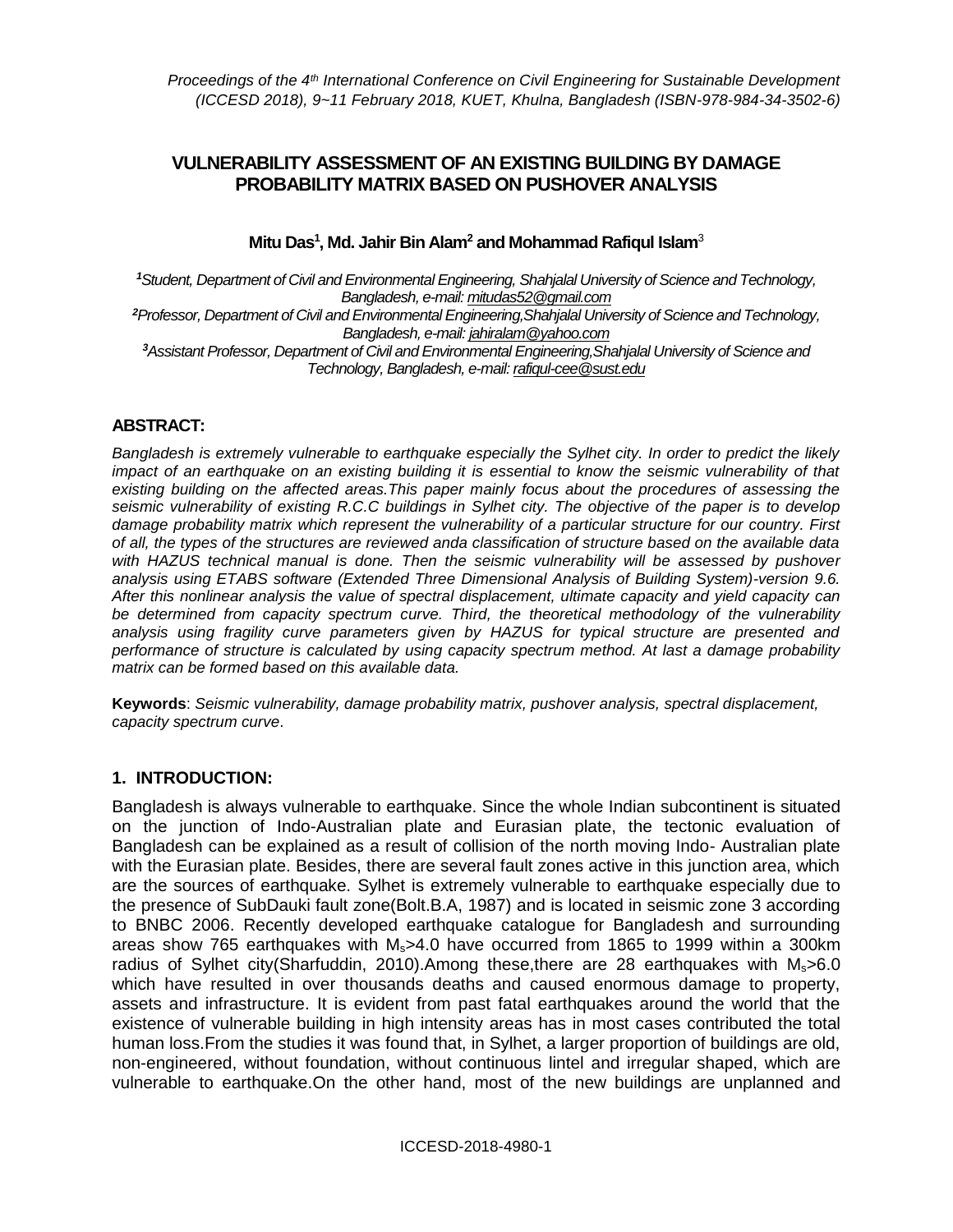designed without considering earthquake risk(Ahmed M., Chowdhury, Ahmed, & Rahman, 2005).

In order to predict the likely impact of an earthquake on an existing building it is essential to know the seismic vulnerability of that existing building on the affected areas. Vulnerability assessment is also useful in estimation of consequences of building damage such as casualties and economic losses(Coburn & Spence, 2002). One of the best effective way of assessing seismic vulnerability of an existing building is nonlinear analysis called pushover analysis. This can be done by various software like ETABS, ABAQUS, SAP2000 etc. Through this nonlinear analysis yield and ultimate capacity of a structure can be easily determined which will be helpful to determine the probability of a structure of being vulnerable. Vulnerability assessment of such seismically active area helps local authorities in proper disaster management. In this paper, an attempt has been made to establish a procedure of assessing seismic vulnerability of an existing mid-rise and low rise building for a seismically active area like Sylhet.

## **2. METHODOLOGY:**

Here the methodology adopted by HAZUS is used in this paper. The entire procedure can be divided into eight steps from the input requirement to the development of damage probability matrix.



Figure 1: Flow chart of the working procedure

# **2.1 Building Classification:**

The basic model building types are based on FEMA-178 (FEMA, 1992) building classes. Building height subclasses are added to reflect the variation of typical building periods and other design parameters with building height. A listing of structural building types, with corresponding labels, descriptions, and heights, according to HAZUS is provided in Table 1 and used in the development of Damage Probability Matrix.

| Table 1: classification based on material and story height (HAZUS-MH, 2003) |  |
|-----------------------------------------------------------------------------|--|
|-----------------------------------------------------------------------------|--|

| NO. | Level            | <b>Description</b>    | Range       |                |
|-----|------------------|-----------------------|-------------|----------------|
|     |                  |                       | <b>Name</b> | <b>Stories</b> |
|     | C1L              |                       | Low-Rise    | $1 - 3$        |
| 2   | C <sub>1</sub> M | Concrete Moment Frame | Mid-Rise    | 4 - 7          |
| າ   | C1H              |                       | High-Rise   | 8+             |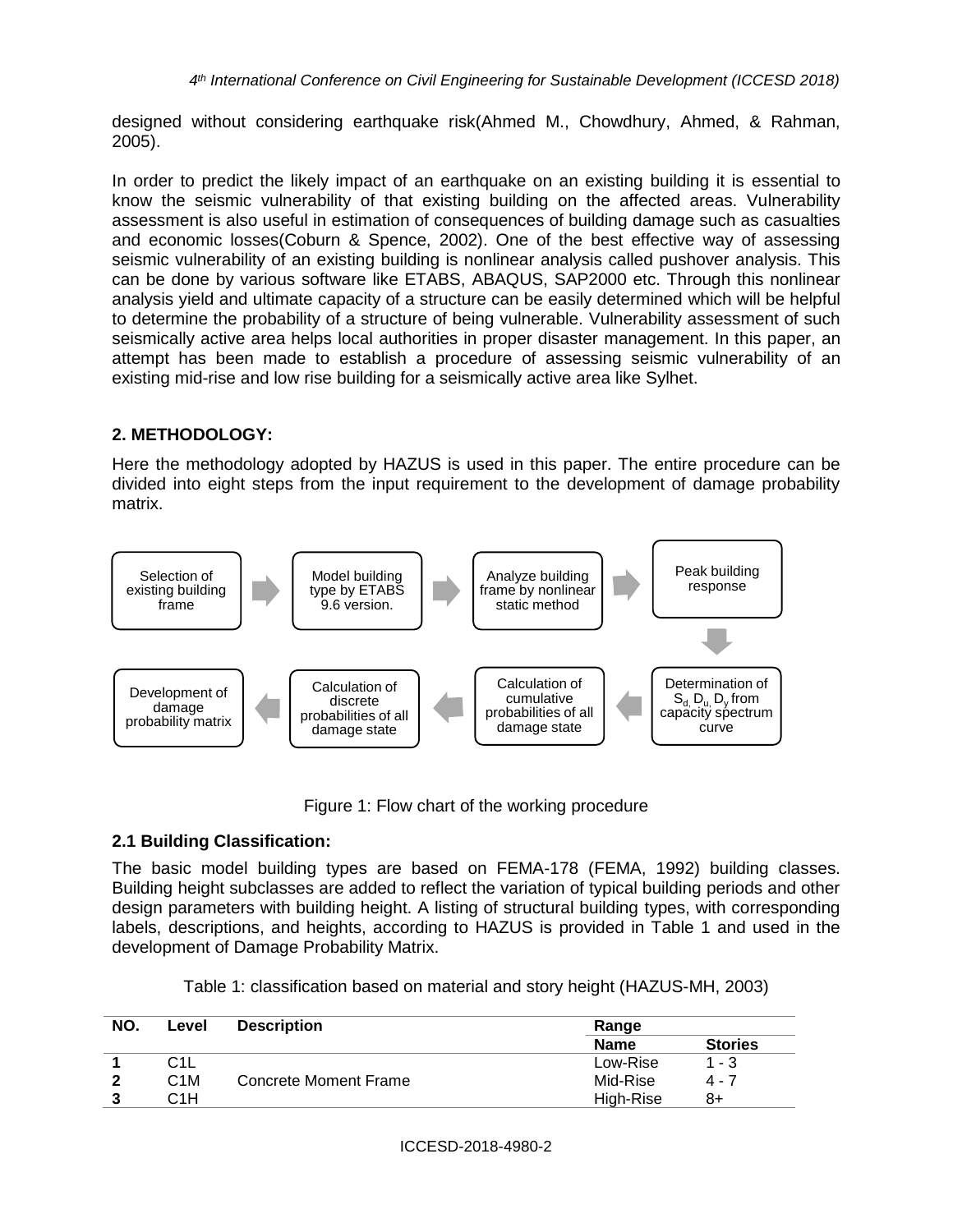### **2.2 Selection of Building Frame:**

The study work has been conducted for two existing building in Sylhet city.

- 1. One is C1M type normal R.C.C commercial building named "Rahman Mansion". The floor plan and beam layout is shown in figure 2.
- 2. Another one is C1L type, flat slab,residential building. The floor plan is given in figure 3.



Figure 2: Floor plan of C1M type buildingFigure 3: Floor plan for C1L type building

| <b>Topic</b>                                                | C <sub>1</sub> M                            | C <sub>1</sub> L                            |
|-------------------------------------------------------------|---------------------------------------------|---------------------------------------------|
| Number of storey                                            | 5                                           |                                             |
| Storey height                                               | 10 <sub>ft</sub>                            | 10 <sub>ft</sub>                            |
| Type of frame                                               | RC moment resisting<br>frame fixed at base. | RC moment resisting<br>frame fixed at base. |
| Size of corner column                                       | $10" \times 10"$                            | $15" \times 15"$                            |
| Size of edge and mid column                                 | $10" \times 10"$                            | $20" \times 15"$                            |
| No of bar of corner column both above and<br>below GL       | 4 nos 5/8"                                  |                                             |
| No of bar of edge and mid column both above<br>and below GL | 6 nos 5/8"                                  |                                             |
| Typical beam dimension                                      | $10" \times 10"$                            |                                             |
| Thickness of slab                                           | 4"                                          | 6"                                          |
| Compressive strength of concrete, f.'                       | 4000 psi.                                   | 4000 psi.                                   |
| Yield strength of steel, f <sub>y</sub> '                   | 60000 psi.                                  | 60000 psi.                                  |
| Modulus of elasticity of concrete, E                        | 3600 ksi.                                   | 3600 ksi.                                   |
| Live load on slab                                           | $120$ psf                                   | 40 psf                                      |
| Floor finish                                                | 30 psf                                      | 30 psf                                      |
| Live load on stair                                          | $100$ psf                                   |                                             |

### **2.3 Model Data For Analysis:**

Earthquake loads are calculated directly by ETABS 9.6 in accordance to UBC-94.The model of these two type of buildings has been shown in figure 4 and 5 which has been established by ETABS-9.6.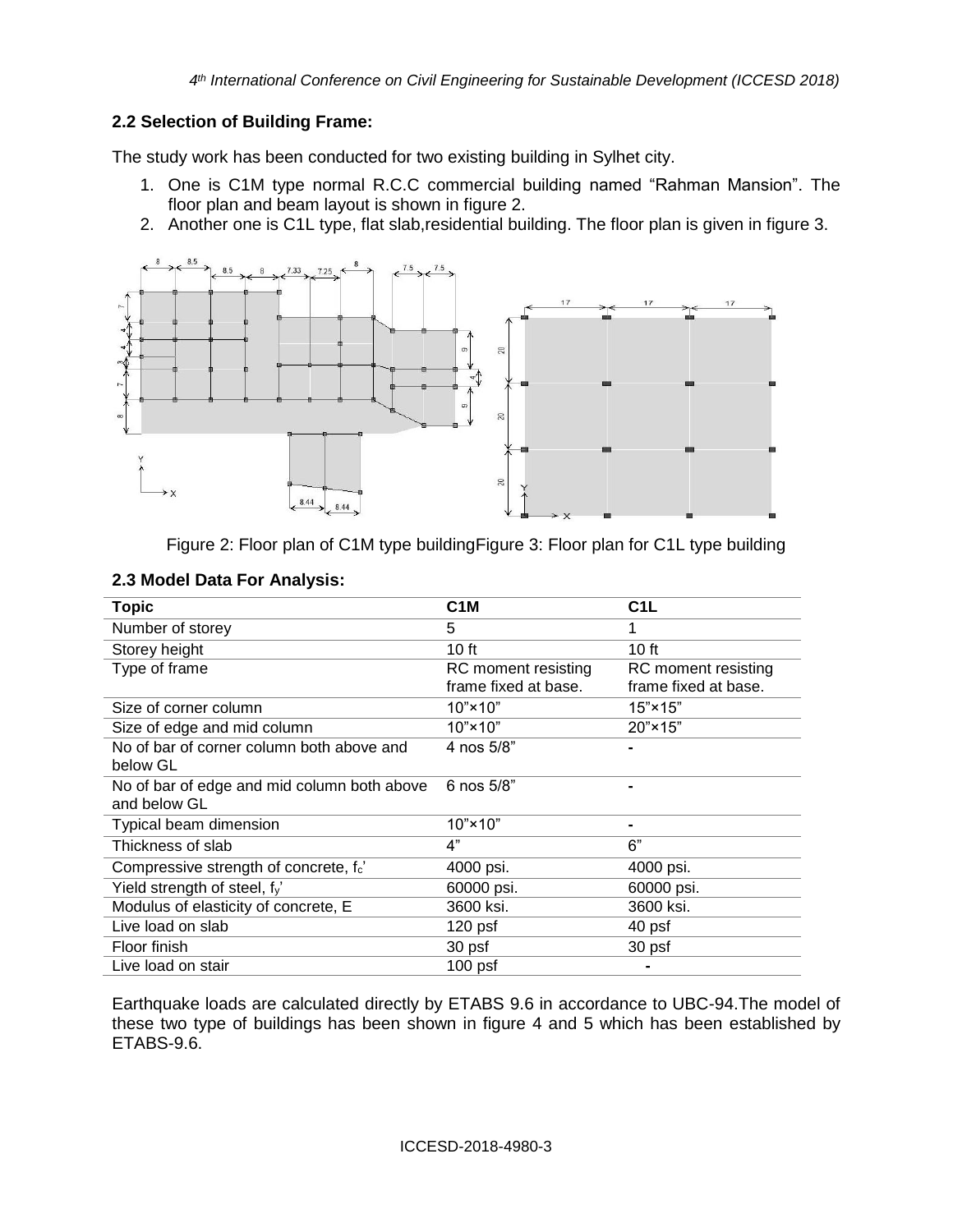

Figure 4: Final model of C1M type building Figure 5: Final model of C1L type building

## **2.4 Pushover Analysis:**

Pushover analysis is a non-linear analysis procedure to estimate the strength capacity of a structure beyond its limit state up to its ultimate strength. It can help demonstrate howprogressive failure in building most probably occurs, and identify the mode of final failure. Pushover analysis can be useful under two situation:

- When an existing structure has deficiencies in seismic resisting capacity.
- When a building is to be retrofitted to meet the seismic demands, pushover analysis can show how much where the retrofitting is required and how much.

In ETABS more than one pushover case can be assigned. In this case two pushover cases are used. In first case, gravity loads (dead, live, FF) and in second case, lateral loads (EQ-X, EQ-Y) is used.

The pushover hinges on themodel by selecting one or more framemembers and assigning them one ormore hinge properties and hingelocations is located.

### **2.4.1 Pushover Curve:**

After conducting non- linear analysis pushover curve is formed. Pushover curve is a plot of base shear (V<sub>b</sub>) vs roof displacement ( $\Delta r_t$ ). Roof displacement is the displacement at the center of mass of the general roof.



Figure 6: Typical pushover curve

After establishing pushover curve **capacity spectrum method** is used for post processing in this study as detailed in ATC-40.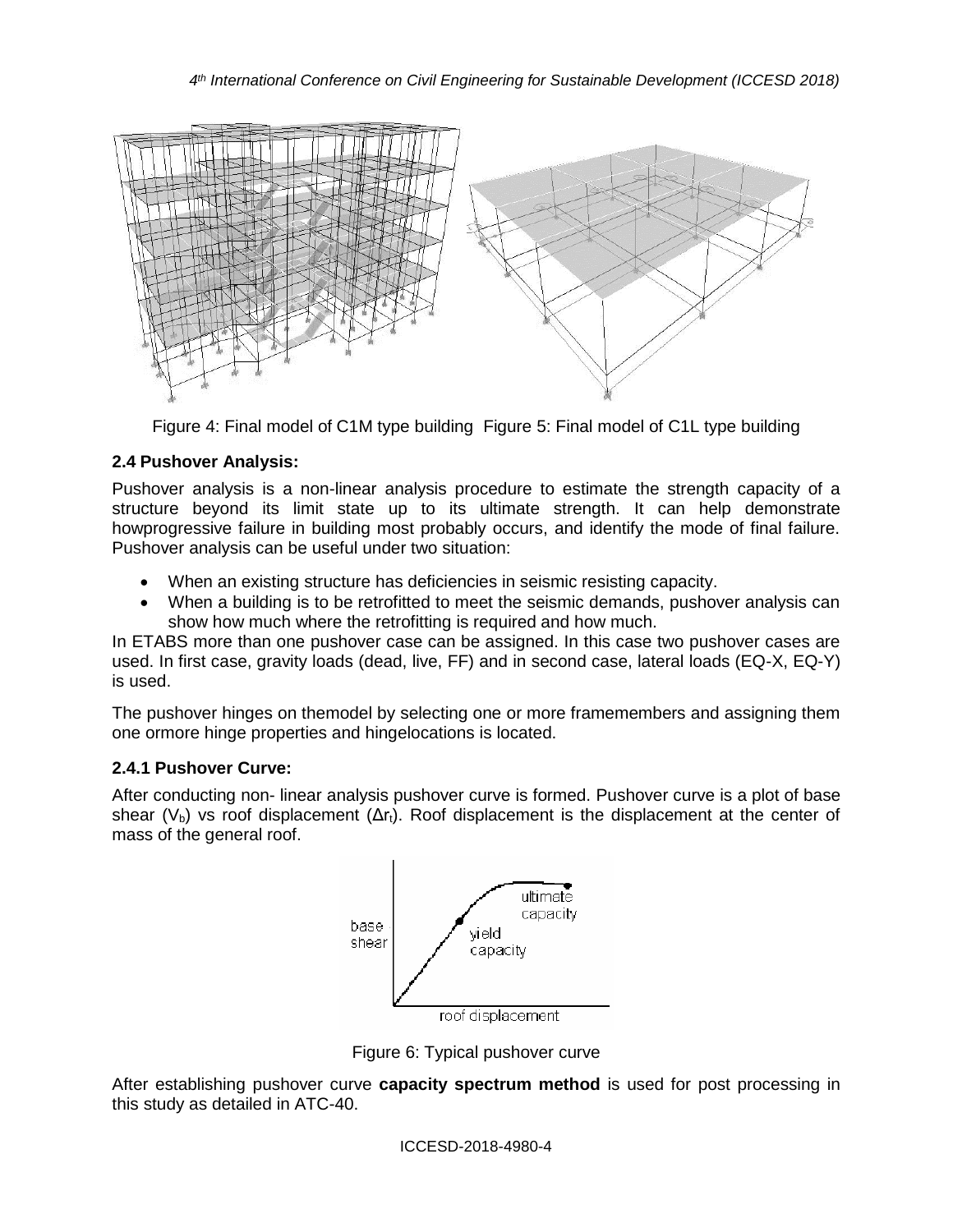#### **2.4.2 Capacity Spectrum Curve:**

Capacity spectrum curve is a plot of spectral acceleration  $(S_a)$  vs spectral displacement  $(S_d)$ which is a representation of a structure's ability to resist the seismic demand(Deepak S Bashetty, S. Veeramani, & Dr Krishnamoorthy, 2015). Spectral acceleration is a unit measured in g (acceleration due to earth's gravity) that describes the maximum acceleration in an earthquake on an object. The displacement in a single degree of freedom (SDoF) model due to spectral acceleration is called spectral displacement.



Figure 7: Converting pushover curve to capacity spectrum curve

The multi degree of freedom (MDoF) parameters (V<sub>b</sub>and  $\Delta r_t$ )of pushover curve can be converted into single degree of freedom (SDoF) parameters ( $S_a$  and  $S_d$ ) of capacity spectrum curve by the following equations:

$$
Sa = (Vb / W) / \alpha 1 \tag{1}
$$

$$
Sd = \Delta rt / (PF1 \times \phi 1i, roof) \tag{2}
$$

Where,

W= Total dead load of the building

 $\alpha_1$  Modal mass participation for first natural mode and relates base shear  $PF_{1}=$  Modal participation factor for first natural mode and relates displacement to SDoF.  $\phi_{1i,root}$ =Amplitude of model 1 at level i.

#### **2.4.3 Demand Spectrum Curve:**

Demand spectrum curve is a plot of spectral acceleration  $(S_a)$  vs spectral displacement  $(S_d)$ which is a representation of earthquake ground motion.



Figure 8: Typical demand spectrum curve

### **2.5 Performance Point or Peak Building Response:**

Intersection point of capacity spectrum curve and demand spectrum curve for effective damping ratio is called performance point. That means, at this point the demand and capacity of a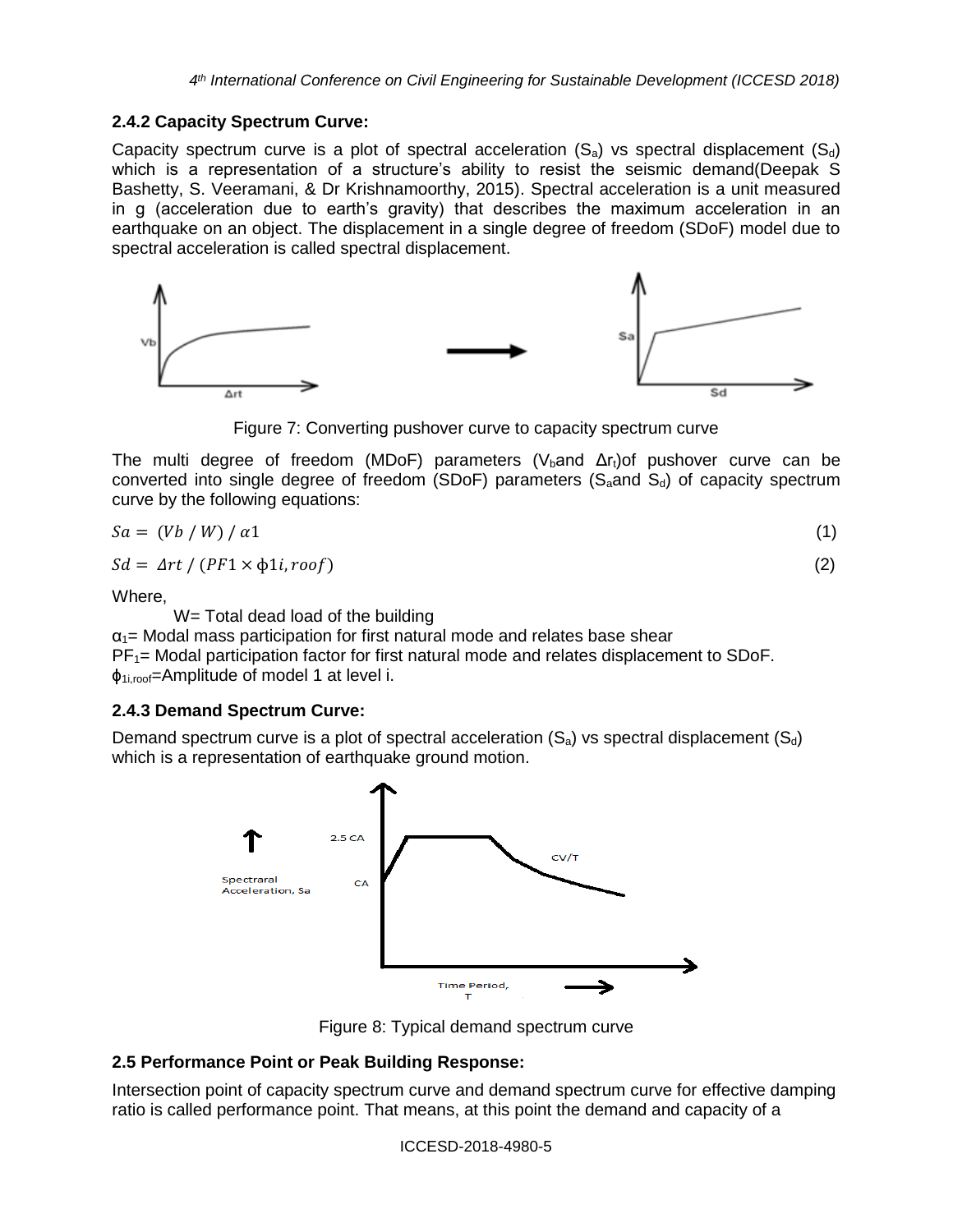structure to resist the lateral force produced due to earthquake is met. It represents the maximum inelastic capacity of the structure.



Figure 9: Intersection of capacity spectrum curve and demand spectrum curve

### **2.6 Determination ofSd, Dy, Du:**

- The data of spectral displacement, and ultimate displacement has been collected at the performance point which can be directly obtained from capacity and demand spectrum curve table.
- But the yield displacement can't be obtained directly from the table like the ultimate displacement. It has to be determined manually from the capacity curve. It is the value upto which the capacity curve remains linear or the slope of the curve remains equal.

### **2.7 Definition of Damage States:**

According to HAZUS, damage states are divided in four classes as shown in Table 2.

Table 2: Damage states thresholds defineswith the agreement of capacity spectrum

| Slight    |
|-----------|
| Moderate  |
| Extensive |
| Complete  |
|           |

Where,

 $S_d$  is spectral displacement and suffix 1, 2, 3, 4 show slight damage, moderate damage, extensive damage, and complete collapse respectively.

 $A<sub>v</sub>$  = yield spectral acceleration

 $A_u$  = ultimate spectral acceleration.

 $D_v$  = yield spectral displacement

 $D_u$  = ultimate spectral displacement.

# **2.8 Cumulative Damage Probabilities:**

For a given damage state, P  $[S \mid S_d]$ , P  $[M \mid S_d]$ , P  $[E \mid S_d]$ , P  $[C \mid S_d]$  a fragility curve is well described by the following lognormal probability density function (Barbat, Lagomarsino, & Pujades , 2002), (HAZUS-MH, 2003).

$$
P[ds|Sd] = \varphi\left[\frac{1}{\beta ds}ln\left\{\frac{Sd}{sd, ds}\right\}\right]
$$
\n(3)

Where  $S_{d,ds}$  is the threshold spectral displacement and Table2 shows how the threshold obtain from capacity spectrum (Barbat, Lagomarsino, & Pujades, 2002),  $\beta_{ds}$  is the lognormal standard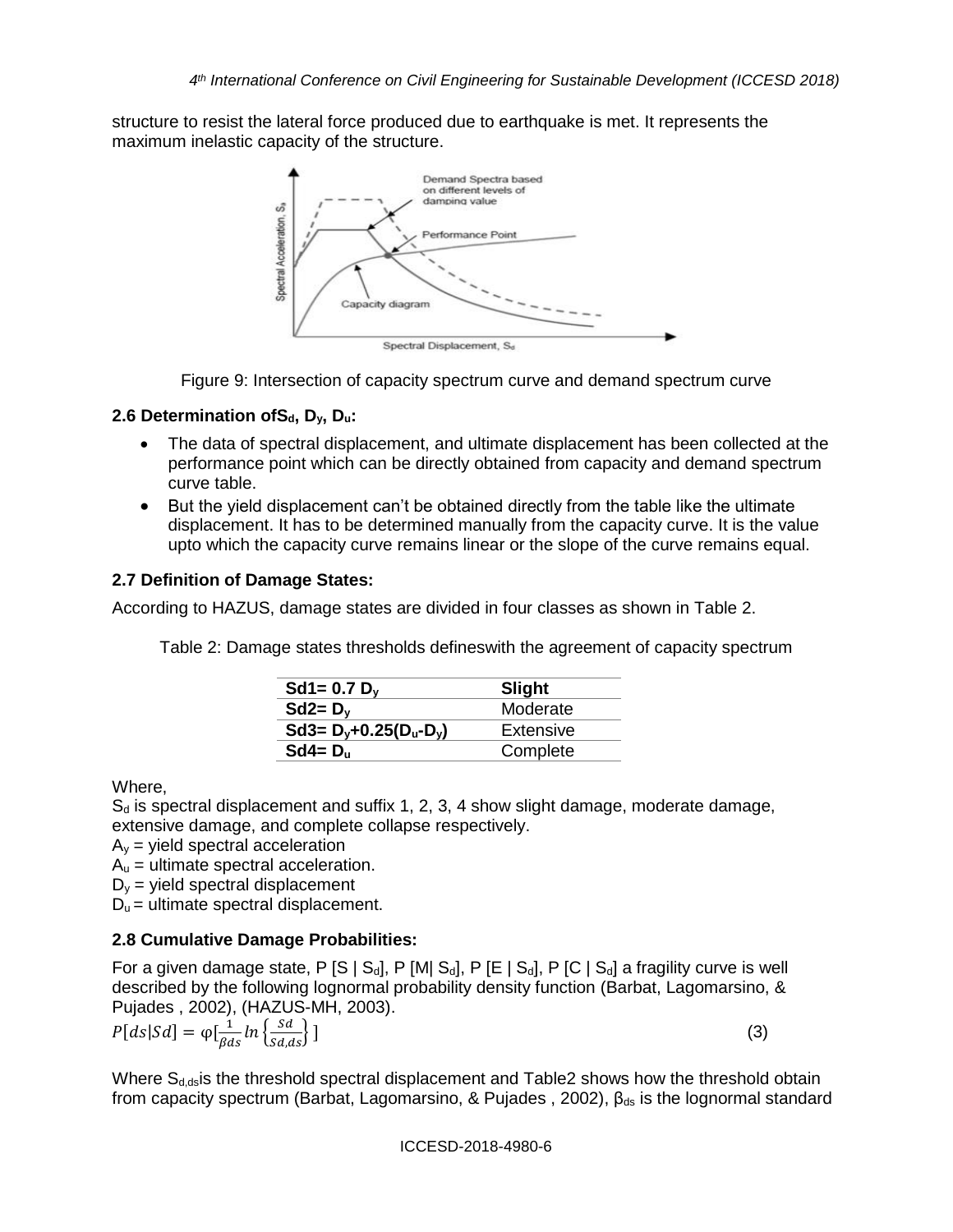deviation parameter which has been described in Table 3.  $\Phi$  is the standard normal cumulative distribution function and the table has been provided in Table 4 and  $S_d$  is the spectral displacement of the structure.

Where,

- $P [S | S_d]$  = probability of being in or exceeding a slight damage state, S.
- $P [M | S_d]$  = probability of being in or exceeding a moderate damage state, M.
- $P [E | S_d]$  = probability of being in or exceeding an extensive damage state, E.
- P  $[C \mid S_d]$  = probability of being in or exceeding a complete damage state, C.

Table 3: Structural Fragility Curve Parameters - High-Code Seismic Design Level (HAZUS-MH, 2003)

| <u>Type</u> | Slight, $\beta$ s | Moderate, $\beta_M$ | Extensive, $\beta_{E}$ | Complete, $\beta_c$ |
|-------------|-------------------|---------------------|------------------------|---------------------|
|             | 0.81              | .84 ر               | 0.86                   | 0.81                |
| ⌒⌒<br>◡∠    | .68               | ა.67                | ).68                   | 0.81                |

| Table 4: Table of the Standard Normal Cumulative Distribution Function $\Phi(z)$ |  |  |
|----------------------------------------------------------------------------------|--|--|
|----------------------------------------------------------------------------------|--|--|

| $\mathbf{z}$ | 0.00 | 0.01 | 0.02                                                                           | 0.03 | 0.04 | 0.05  0.06 | $0.07$ 0.08 0.09 |  |
|--------------|------|------|--------------------------------------------------------------------------------|------|------|------------|------------------|--|
| -3.4         |      |      | 0.00030.0003  0.0003  0.0003  0.0003  0.0003  0.0003  0.0003  0.0003  0.0002   |      |      |            |                  |  |
| $-3.3$       |      |      | 0.0005 0.0005 0.0005 0.0004 0.0004 0.0004 0.0004 0.0004 0.0004 0.0003          |      |      |            |                  |  |
| $-3.2$       |      |      | 0.0007  0.0007  0.0006  0.0006  0.0006  0.0006  0.0006  0.0005  0.0005  0.0005 |      |      |            |                  |  |
| $-3.1$       |      |      | 0.0010 0.0009 0.0009 0.0009 0.0008 0.0008 0.0008 0.0008 0.0007 0.0007          |      |      |            |                  |  |
| -3.0         |      |      | 0.0013 0.0013 0.0013 0.0012 0.0012 0.0011 0.0011 0.0011 0.0010 0.0010          |      |      |            |                  |  |
|              |      |      | -2.9 0.0019 0.0018 0.0018 0.0017 0.0016 0.0016 0.0015 0.0015 0.0014 0.0014     |      |      |            |                  |  |
|              |      |      | -2.8 0.0026 0.0025 0.0024 0.0023 0.0023 0.0022 0.0021 0.0021 0.0020 0.0019     |      |      |            |                  |  |
|              |      |      | -2.7 0.0035 0.0034 0.0033 0.0032 0.0031 0.0030 0.0029 0.0028 0.0027 0.0026     |      |      |            |                  |  |
|              |      |      | -2.6 0.0047 0.0045 0.0044 0.0043 0.0041 0.0040 0.0039 0.0038 0.0037 0.0036     |      |      |            |                  |  |
|              |      |      | -2.5 0.0062 0.0060 0.0059 0.0057 0.0055 0.0054 0.0052 0.0051 0.0049 0.0048     |      |      |            |                  |  |
|              |      |      | -2.4 0.0082 0.0080 0.0078 0.0075 0.0073 0.0071 0.0069 0.0068 0.0066 0.0064     |      |      |            |                  |  |
|              |      |      | -2.3 0.0107 0.0104 0.0102 0.0099 0.0096 0.0094 0.0091 0.0089 0.0087 0.0084     |      |      |            |                  |  |
|              |      |      | -2.2 0.0139 0.0136 0.0132 0.0129 0.0125 0.0122 0.0119 0.0116 0.0113 0.0110     |      |      |            |                  |  |
|              |      |      | -2.1 0.0179 0.0174 0.0170 0.0166 0.0162 0.0158 0.0154 0.0150 0.0146 0.0143     |      |      |            |                  |  |
|              |      |      | -2.0 0.0228 0.0222 0.0217 0.0212 0.0207 0.0202 0.0197 0.0192 0.0188 0.0183     |      |      |            |                  |  |
|              |      |      | -1.9 0.0287 0.0281 0.0274 0.0268 0.0262 0.0256 0.0250 0.0244 0.0239 0.0233     |      |      |            |                  |  |
|              |      |      | -1.8 0.0359 0.0351 0.0344 0.0336 0.0329 0.0322 0.0314 0.0307 0.0301 0.0294     |      |      |            |                  |  |
|              |      |      | -1.7 0.0446 0.0436 0.0427 0.0418 0.0409 0.0401 0.0392 0.0384 0.0375 0.0367     |      |      |            |                  |  |
|              |      |      | -1.6 0.0548 0.0537 0.0526 0.0516 0.0505 0.0495 0.0485 0.0475 0.0465 0.0455     |      |      |            |                  |  |
|              |      |      | -1.5 0.0668 0.0655 0.0643 0.0630 0.0618 0.0606 0.0594 0.0582 0.0571 0.0559     |      |      |            |                  |  |
|              |      |      | -1.4 0.0808 0.0793 0.0778 0.0764 0.0749 0.0735 0.0721 0.0708 0.0694 0.0681     |      |      |            |                  |  |
|              |      |      | -1.3 0.0968 0.0951 0.0934 0.0918 0.0901 0.0885 0.0869 0.0853 0.0838 0.0823     |      |      |            |                  |  |
|              |      |      | -1.2 0.1151 0.1131 0.1112 0.1093 0.1075 0.1056 0.1038 0.1020 0.1003 0.0985     |      |      |            |                  |  |
|              |      |      | -1.1 0.1357 0.1335 0.1314 0.1292 0.1271 0.1251 0.1230 0.1210 0.1190 0.1170     |      |      |            |                  |  |
|              |      |      | -1.0 0.1587 0.1562 0.1539 0.1515 0.1492 0.1469 0.1446 0.1423 0.1401 0.1379     |      |      |            |                  |  |
|              |      |      | -0.9 0.1841 0.1814 0.1788 0.1762 0.1736 0.1711 0.1685 0.1660 0.1635 0.1611     |      |      |            |                  |  |
|              |      |      | -0.8 0.2119 0.2090 0.2061 0.2033 0.2005 0.1977 0.1949 0.1922 0.1894 0.1867     |      |      |            |                  |  |
|              |      |      | -0.7 0.2420 0.2389 0.2358 0.2327 0.2296 0.2266 0.2236 0.2206 0.2177 0.2148     |      |      |            |                  |  |
|              |      |      | -0.6 0.2743 0.2709 0.2676 0.2643 0.2611 0.2578 0.2546 0.2514 0.2483 0.2451     |      |      |            |                  |  |
|              |      |      | -0.5 0.3085 0.3050 0.3015 0.2981 0.2946 0.2912 0.2877 0.2843 0.2810 0.2776     |      |      |            |                  |  |
|              |      |      | -0.4 0.3446 0.3409 0.3372 0.3336 0.3300 0.3264 0.3228 0.3192 0.3156 0.3121     |      |      |            |                  |  |
|              |      |      | -0.3 0.3821 0.3783 0.3745 0.3707 0.3669 0.3632 0.3594 0.3557 0.3520 0.3483     |      |      |            |                  |  |

ICCESD-2018-4980-7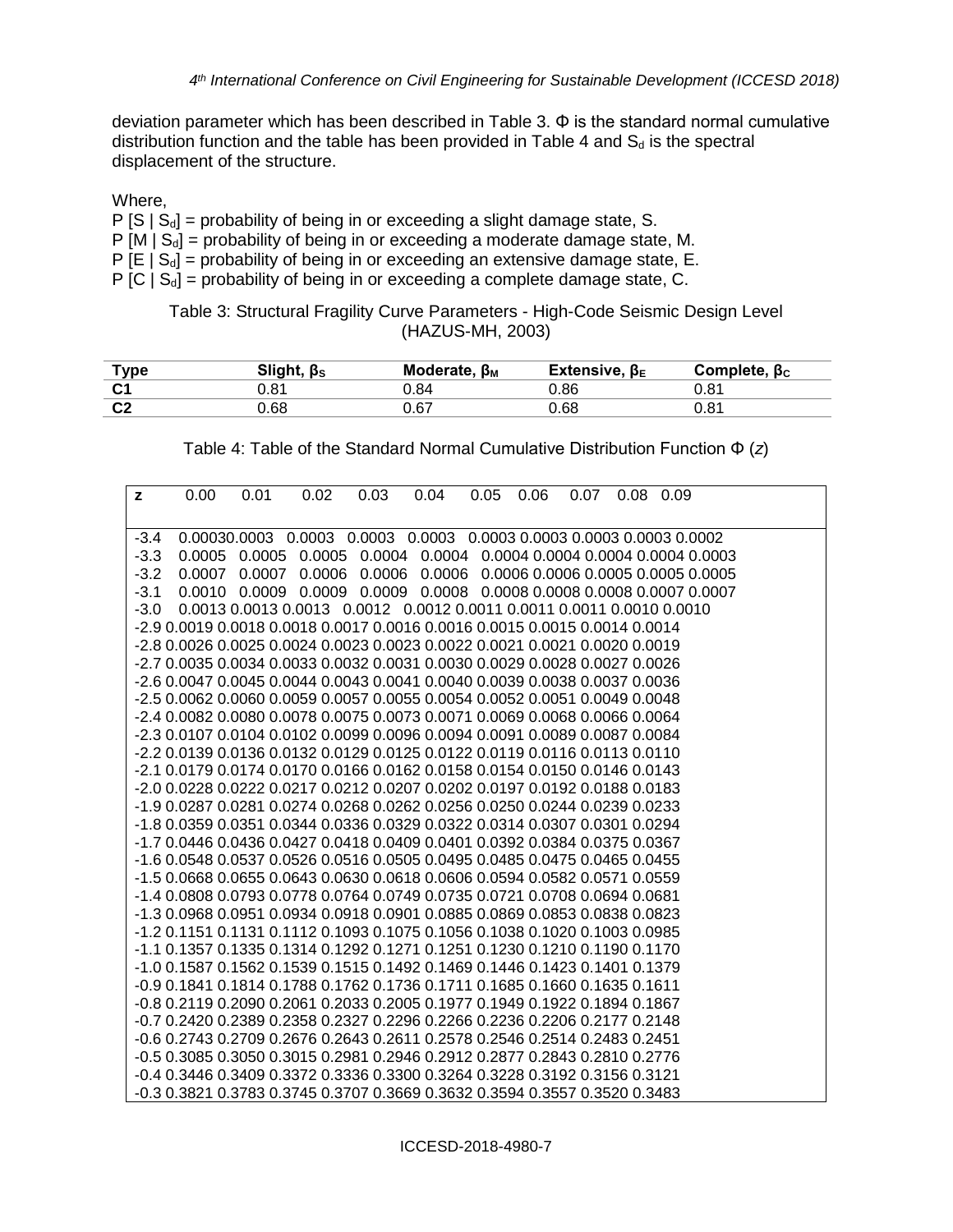| -0.2 0.4207 0.4168 0.4129 0.4090 0.4052 0.4013 0.3974 0.3936 0.3897 0.3859  |
|-----------------------------------------------------------------------------|
| -0.1 0.4602 0.4562 0.4522 0.4483 0.4443 0.4404 0.4364 0.4325 0.4286 0.4247  |
| -0.0 0.5000 0.4960 0.4920 0.4880 0.4840 0.4801 0.4761 0.4721 0.4681 0.4641  |
| 0.0 0.5000 0.5040 0.5080 0.5120 0.5160 0.5199 0.5239 0.5279 0.5319 0.5359   |
| 0.10.5398 0.5438 0.5478 0.5517 0.5557 0.5596 0.5636 0.5675 0.5714 0.5753    |
| 0.2 0.5793 0.5832 0.5871 0.5910 0.5948 0.5987 0.6026 0.6064 0.6103 0.6141   |
| 0.3 0.6179 0.6217 0.6255 0.6293 0.6331 0.6368 0.6406 0.6443 0.6480 0.6517   |
| 0.4 0.6554 0.6591 0.6628 0.6664 0.6700 0.6736 0.6772 0.6808 0.6844 0.6879   |
| 0.5 0.6915 0.6950 0.6985 0.7019 0.7054 0.7088 0.7123 0.7157 0.7190 0.7224   |
| 0.6 0.7257 0.7291 0.7324 0.7357 0.7389 0.7422 0.7454 0.7486 0.7517 0.7549   |
| 0.7 0.7580 0.7611 0.7642 0.7673 0.7704 0.7734 0.7764 0.7794 0.7823 0.7852   |
| 0.8 0.7881 0.7910 0.7939 0.7967 0.7995 0.8023 0.8051 0.8078 0.81060.8133    |
| 0.9 0.8159 0.8186 0.8212 0.8238 0.8264 0.8289 0.8315 0.8340 0.8365 0.8389   |
| 1.0 0.8413 0.8438 0.8461 0.8485 0.8508 0.8531 0.8554 0.8577 0.8599 0.8621   |
| 1.1 0.8643 0.8665 0.8686 0.8708 0.8729 0.8749 0.8770 0.8790 0.8810 0.8830   |
| 1.2 0.8849 0.8869 0.8888 0.8907 0.8925 0.8944 0.8962 0.8980 0.8997 0.9015   |
| 1.3 0.9032 0.9049 0.9066 0.9082 0.9099 0.9115 0.9131 0.9147 0.9162 0.9177   |
| 1.4 0.9192 0.9207 0.9222 0.9236 0.9251 0.9265 0.9279 0.9292 0.9306 0.9319   |
| 1.5 0.9332 0.9345 0.9357 0.9370 0.9382 0.9394 0.9406 0.9418 0.9429 0.9441   |
| 1.6 0.9452 0.9463 0.94740.9484 0.9495 0.9505 0.9515 0.9525 0.9535 0.9545    |
| 1.70.9554 0.9564 0.9573 0.9582 0.9591 0.9599 0.9608 0.9616 0.9625 0.9633    |
| 1.8 0.9641 0.9649 0.9656 0.9664 0.9671 0.9678 0.9686 0.9693 0.9699 0.9706   |
| 1.9 0.9713 0.9719 0.9726 0.9732 0.9738 0.9744 0.9750 0.9756 0.9761 0.9767   |
| 0.9772 0.97780.9783 0.9788 0.9793 0.9798 0.9803 0.9808 0.9812 0.9817<br>2.0 |
| 2.1 0.9821 0.9826 0.9830 0.9834 0.9838 0.9842 0.9846 0.9850 0.9854 0.9857   |
| 2.2 0.9861 0.9864 0.9868 0.9871 0.9875 0.9878 0.9881 0.9884 0.9887 0.9890   |
| 2.3 0.9893 0.9896 0.9898 0.9901 0.9904 0.9906 0.9909 0.9911 0.9913 0.9916   |
| 2.4 0.9918 0.9920 0.9922 0.9925 0.9927 0.9929 0.9931 0.9932 0.9934 0.9936   |
| 2.5 0.9938 0.9940 0.9941 0.9943 0.9945 0.9946 0.9948 0.9949 0.9951 0.9952   |
| 2.6 0.9953 0.9955 0.9956 0.9957 0.9959 0.9960 0.9961 0.9962 0.9963 0.9964   |
| 2.7 0.9965 0.9966 0.9967 0.9968 0.9969 0.9970 0.9971 0.9972 0.9973 0.9974   |
| 2.8 0.9974 0.9975 0.9976 0.9977 0.9977 0.9978 0.9979 0.9979 0.9980 0.9981   |
| 2.9 0.9981 0.9982 0.9982 0.9983 0.9984 0.9984 0.9985 0.9985 0.9986 0.9986   |
| 3.0 0.9987 0.9987 0.9987 0.9988 0.9988 0.9989 0.9989 0.9989 0.9990 0.9990   |
| 3.1 0.9990 0.9991 0.9991 0.9991 0.9992 0.9992 0.9992 0.9992 0.9993 0.9993   |
| 3.2 0.9993 0.9993 0.9994 0.9994 0.9994 0.9994 0.9994 0.9995 0.9995 0.9995   |
| 3.3 0.9995 0.9995 0.9995 0.9996 0.9996 0.9996 0.99960.9996 0.9996 0.9997    |
| 3.4 0.9997 0.9997 0.9997 0.9997 0.9997 0.9997 0.9997 0.9997 0.99970.9998    |

#### **2.9 Discrete Damage Probabilities:**

Discrete damage probabilities can be calculated as follows: Probability of complete damage,  $P [C] = P [C | S_d]$ Probability of extensive damage,  $P [E] = P [E | S_d] - P [C | S_d]$ Probability of moderate damage, P  $[M] = P [M | S_d] - P [E | S_d]$ Probability of slight damage,  $\overline{P}$  [S] = P [S | S<sub>d</sub>] - P [M | S<sub>d</sub>] Probability of no damage, P [None] =  $1 - P$  [S | Sd]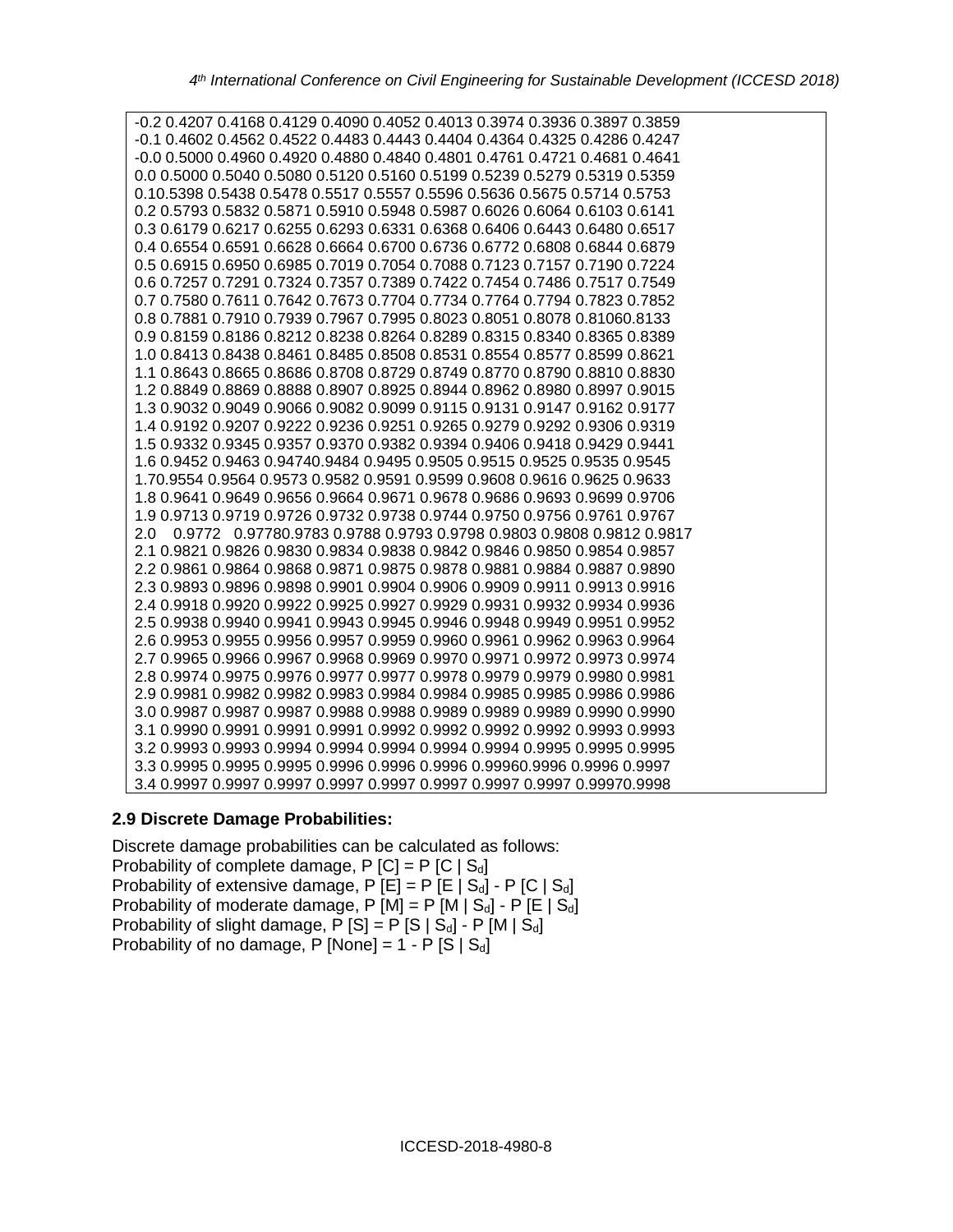## **3. RESULTS:**



## **3.1 Results Obtained From Pushover Analysis For C1M Model:**

### Figure 10: Pushover curve for C1M modelFigure 11: Capacity spectrum and Demand spectrum curve for C1M model

| File |              |            |      |    |   |                           |   |       |         |   |          |
|------|--------------|------------|------|----|---|---------------------------|---|-------|---------|---|----------|
| Step | Displacement | Base Force |      |    |   | A-B B-IO IO-LS LS-CP CP-C |   | $C-D$ | $D - E$ |   | >E TOTAL |
|      | 0.0000       | 0.0000     | 2200 | U  | 0 | 0                         |   | ۵     | 0       |   | 2200     |
|      | 0.2400       | 74.0557    | 2199 |    | 0 | 0                         | o | O     | 0       | Ω | 2200     |
|      | 0.3618       | 111.6309   | 2186 | 13 | 0 |                           |   | 0     | 0       |   | 2200     |
| э    | 0.6039       | 185.2674   | 2184 | 15 | n | n                         |   |       |         |   | 2200     |
|      | 0.6390       | 195.7270   | 2183 | 16 |   |                           |   |       |         |   | 2200     |
| 5    | 0.6392       | 196.1143   | 2179 | 20 | n | Ω                         | Ω | Ω     | U       |   | 2200     |
|      | 0.6478       | 198.6822   | 2179 | 20 | 0 | 0                         | O | Ω     | 0       |   | 2200     |
|      | 0.6470       | 198.5111   | 2200 | n  | O |                           |   | n     | n       |   | 2200     |

#### Table 5: Pushover Curve Data For C1M Model

#### Table 6: Capacity Spectrum Curve and Demand Spectrum Curve Data For C1M Model

| File |       |             |       |       |       |        |       |       |  |
|------|-------|-------------|-------|-------|-------|--------|-------|-------|--|
| Step | Teff  | <b>Seff</b> | Sd(C) | Sa(C) | Sd(D) | Sa(D)  | ALPHA | PF*Ø  |  |
| 0    | 0.719 | 0.050       | 0.000 | 0.000 | 2.709 | 0.535  | 1.000 | 1.000 |  |
|      | 0.719 | 0.050       | 0.198 | 0.039 | 2.709 | 0.535  | 1.628 | 1.213 |  |
| 2    | 0.719 | 0.050       | 0.298 | 0.059 | 2.709 | 0.535  | 1.628 | 1.213 |  |
| 3    | 0.724 | 0.053       | 0.500 | 0.098 | 2.685 | 0.524  | 1.630 | 1.207 |  |
|      | 725   | .054        |       | 1.103 | . 679 | N. 521 | .631  | 206   |  |
| 5    | 0.728 | 0.058       | 0.534 | 0.103 | 2.643 | 0.510  | 1.635 | 1.196 |  |
| ь    | 0.728 | 0.058       | 0.542 | 0.104 | 2.644 | 0.510  | 1.635 | 1.196 |  |

The marked line in the above tables define performance point data. The step in which the value of  $T_{\text{eff}}$  and  $\beta_{\text{eff}}$  is equal or approximately equal to the performance point value obtained fromcapacity spectrum and demand spectrum curve (figure 11) is defined as step of performance point.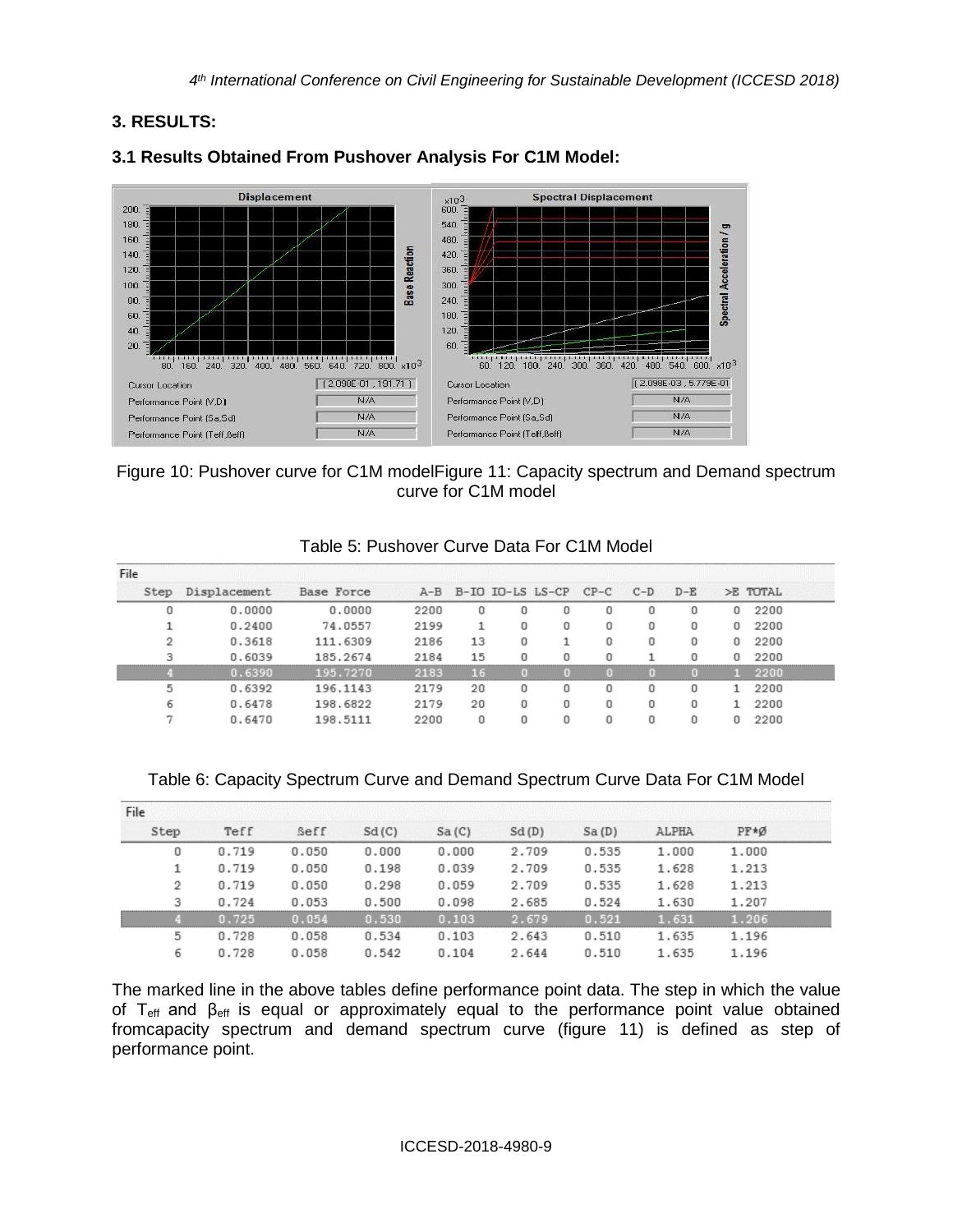

### **3.2 Results Obtained From Pushover Analysis For C1L Model:**



### Table 7: Pushover Curve Data For C1L Model

| File |              |             |     |    |    |                               |   |   |         |   |          |  |
|------|--------------|-------------|-----|----|----|-------------------------------|---|---|---------|---|----------|--|
| Step | Displacement | Base Force  |     |    |    | A-B B-IO IO-LS LS-CP CP-C C-D |   |   | $D - E$ |   | >E TOTAL |  |
|      | 0.0000       | 0.0000      | 159 |    | 0  | 0                             | 0 | Ω | 0       | 0 | 160      |  |
|      | 0.3275       | 323.5878    | 124 | 36 | n  | n                             | n | n | n       |   | 160      |  |
|      | 0.5278       | 504.6125    | 95  | 61 |    |                               |   |   |         |   | 160      |  |
| з    | 0.6860       | 579.5488    | 78  | 46 | 31 | 5                             | n | n | n       | n | 160      |  |
|      | 1.2680       | 703.5265    | 75  |    | 48 | 36                            | Ω | Ω | Ū       | o | 160      |  |
| 5    | 1.8389       | 776,4160    | 70  | 4  | 18 | 67                            | 0 |   | 0       | Ū | 160      |  |
|      | 2.3304       | 831,3887    | 70  | 4  | 18 | 65                            | O | 2 |         | n | 160      |  |
|      | 1.2834       | $-207.0752$ | 160 |    |    |                               |   |   |         |   | 160      |  |

Table 8: Capacity Spectrum Curve and Demand Spectrum Curve Data For C1L Model

| File |       |             |       |        |       |       |       |       |  |
|------|-------|-------------|-------|--------|-------|-------|-------|-------|--|
| Step | Teff  | <b>Seff</b> | Sd(C) | Sa(C)  | Sd(D) | Sa(D) | ALPHA | PF*Ø  |  |
| 0    | 0.257 | 0.050       | 0.000 | 0.000  | 0.460 | 0.712 | 1,000 | 1,000 |  |
|      | 0.257 | 0.050       | 0.404 | 0.626  | 0.460 | 0.712 | 1.366 | 0.811 |  |
|      | 0.264 | 0.065       | 0.667 | N. 978 | .444  | 0.651 | 1.364 | 0.791 |  |
| 3    | 0.282 | 0.106       | 0.880 | 1,129  | 0.421 | 0.540 | 1.357 | 0.780 |  |
| 4    | 0.354 | 0.206       | 1.653 | 1.346  | 0.476 | 0.388 | 1.382 | 0.767 |  |
| 5    | 0.412 | 0.240       | 2.416 | 1.459  | 0.584 | 0.353 | 1.407 | 0.761 |  |
| 6    | 0.452 | 0.249       | 3.094 | 1,551  | 0.686 | 0.344 | 1.417 | 0.753 |  |

The marked line in the above tables define performance point data. The step in which the value of  $T_{\text{eff}}$  and  $\beta_{\text{eff}}$  is equal or approximately equal to the performance point value obtained from capacity spectrum and demand spectrum curve (figure 13) is defined as step of performance point.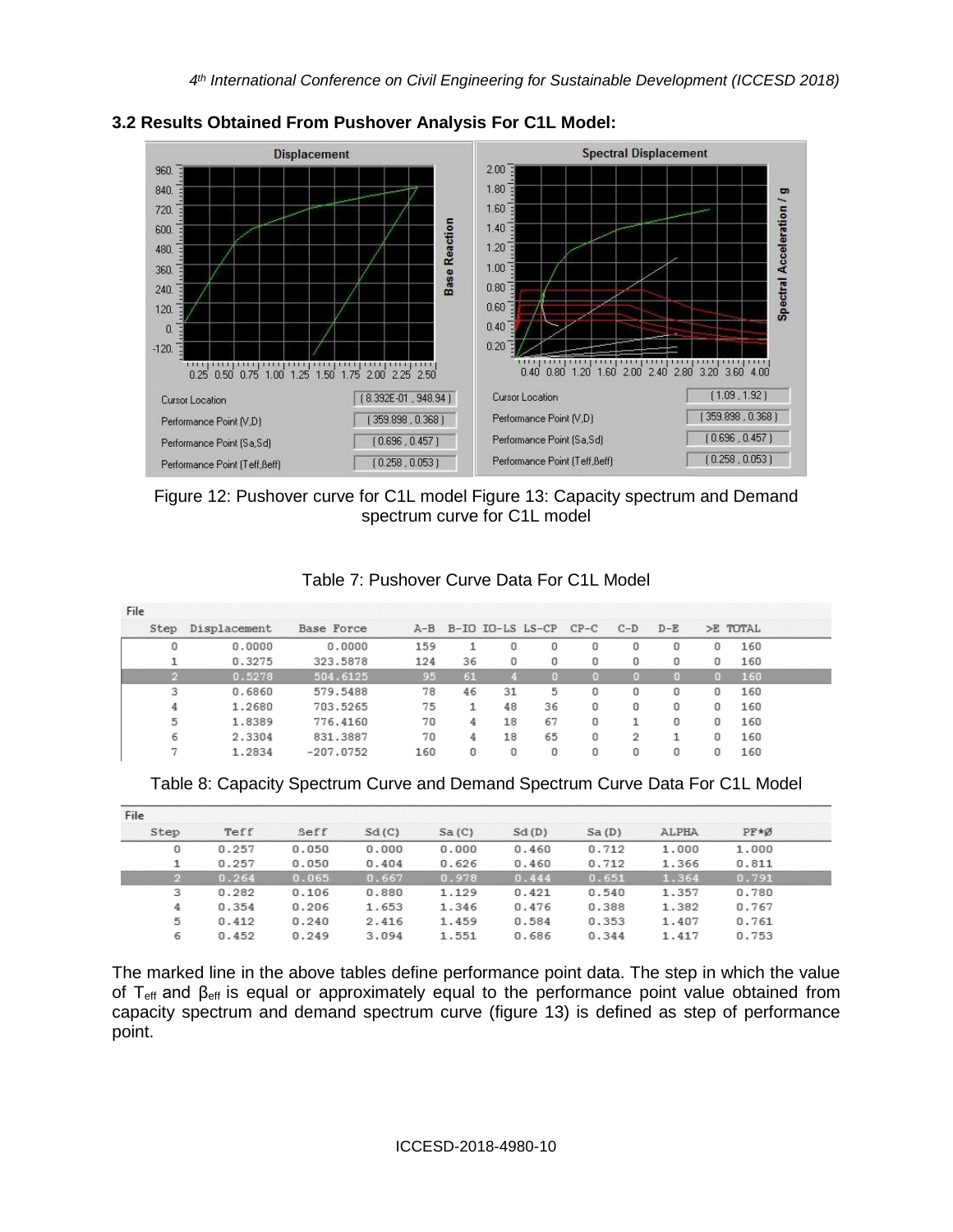#### Table 9: Performance Point Data for both model

#### Table 10: Calculation of Cumulative Probabilities

| C <sub>1</sub> M |            |            |              |                  |          |                      |           |
|------------------|------------|------------|--------------|------------------|----------|----------------------|-----------|
|                  |            |            |              | х                |          |                      |           |
| Damage           | $S_d$ (in) | $S_{d,ds}$ | $\beta_{ds}$ | $S_d / S_{d,ds}$ | ln(X)    | $In(X) / \beta_{ds}$ | $\phi[Y]$ |
| <b>State</b>     |            |            |              |                  |          |                      |           |
| Slight           | 0.530      | 0.2533     | 0.68         | 2.09             | 0.737    | 1.08                 | 0.8597    |
| <b>Moderate</b>  | 0.530      | 0.3618     | 0.67         | 1.46             | 0.378    | 0.56                 | 0.7120    |
| <b>Extensive</b> | 0.530      | 0.4311     | 0.68         | 1.23             | 0.207    | 0.30                 | 0.6179    |
| <b>Complete</b>  | 0.530      | 0.6390     | 0.81         | 0.83             | $-0.186$ | $-0.23$              | 0.4091    |
|                  |            |            |              |                  |          |                      |           |

| C1L              |            |            |                               |                  |       |                      |           |
|------------------|------------|------------|-------------------------------|------------------|-------|----------------------|-----------|
|                  |            |            |                               | Х                |       |                      |           |
| Damage           | $S_d$ (in) | $S_{d,ds}$ | $\boldsymbol{\beta_{\sf ds}}$ | $S_d / S_{d,ds}$ | ln(X) | $ln(X) / \beta_{ds}$ | $\phi[Y]$ |
| <b>State</b>     |            |            |                               |                  |       |                      |           |
| Slight           | 0.667      | 0.2293     | 0.81                          | 2.91             | 1.07  | 1.32                 | 0.9064    |
| <b>Moderate</b>  | 0.667      | 0.3275     | 0.84                          | 2.04             | 0.71  | 0.85                 | 0.802     |
| <b>Extensive</b> | 0.667      | 0.3776     | 0.86                          | 1.77             | 0.57  | 0.66                 | 0.7451    |
| <b>Complete</b>  | 0.667      | 0.5278     | 0.81                          | 1.26             | 0.23  | 0.28                 | 0.6102    |

#### Table 11: Damage Probability Matrix

| Model<br><b>vpe</b> | Slight P[S] | Moderate P[M] | <b>Extensive P[E]</b> | Complete PIC1 |
|---------------------|-------------|---------------|-----------------------|---------------|
| C <sub>1</sub> M    | 1477        | 0.0941        | 0.2088                | 0.4091        |
| C11                 | 1044        | .0569         | 0.1349                | በ 6102        |

#### The damage probabilities of these two buildings can be shown by the following chart:





ICCESD-2018-4980-11